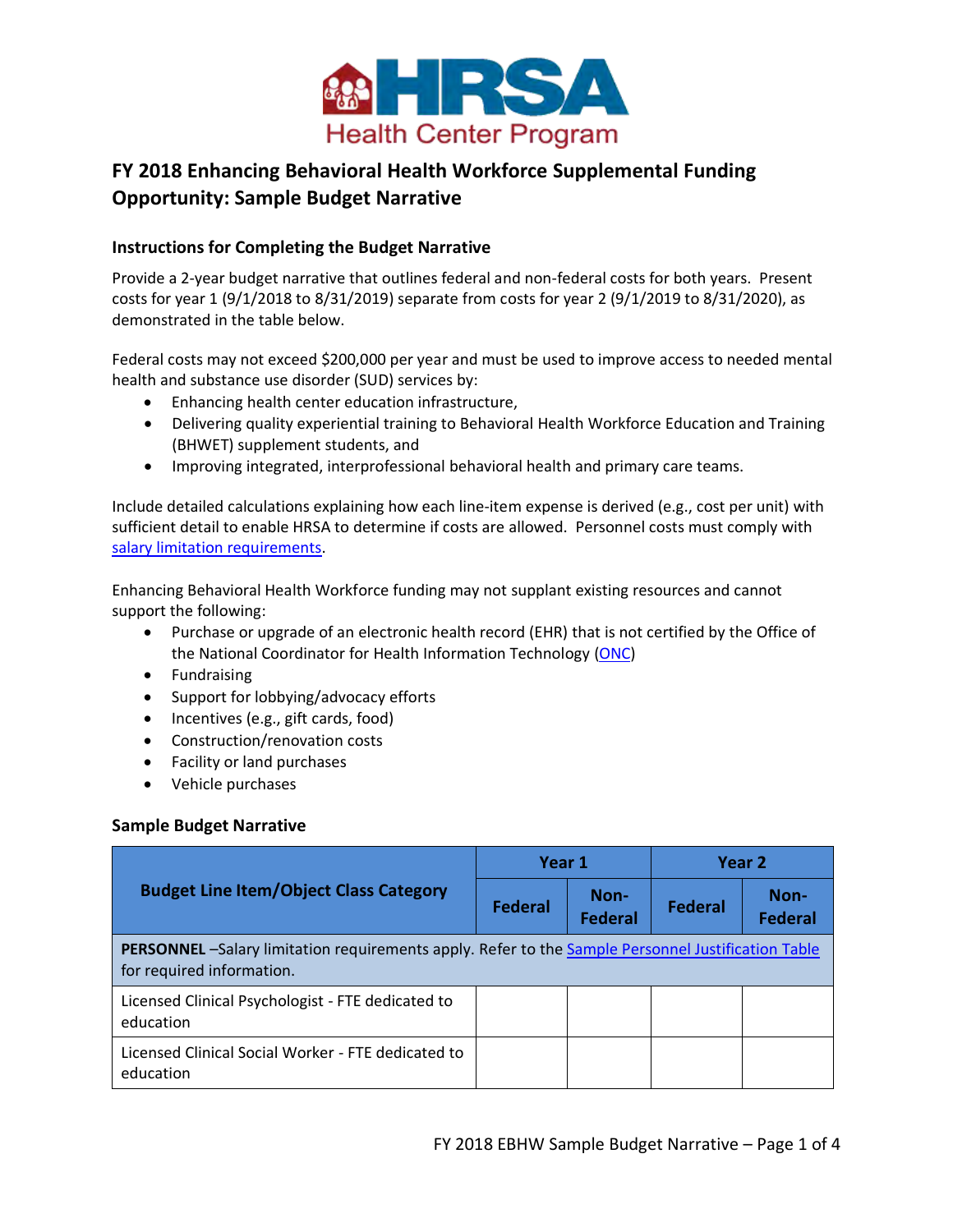

|                                                                                                                                                                                                                                                                                                                                                                                             | Year 1         |                        | Year 2  |                        |  |
|---------------------------------------------------------------------------------------------------------------------------------------------------------------------------------------------------------------------------------------------------------------------------------------------------------------------------------------------------------------------------------------------|----------------|------------------------|---------|------------------------|--|
| <b>Budget Line Item/Object Class Category</b>                                                                                                                                                                                                                                                                                                                                               | <b>Federal</b> | Non-<br><b>Federal</b> | Federal | Non-<br><b>Federal</b> |  |
| Substance Use Disorder Provider - FTE dedicated<br>to education                                                                                                                                                                                                                                                                                                                             |                |                        |         |                        |  |
| <b>TOTAL PERSONNEL</b>                                                                                                                                                                                                                                                                                                                                                                      |                |                        |         |                        |  |
| <b>FRINGE BENEFITS</b> – List the components that comprise the fringe benefit rate (e.g., health insurance,<br>taxes, unemployment insurance, life insurance, retirement plan, tuition reimbursement) for the<br>proposed direct hire staff. The fringe benefits should be directly proportional to the personnel costs<br>allocated for the Enhancing Behavioral Health Workforce project. |                |                        |         |                        |  |

| $FICA @ X.XX\%$              |  |  |
|------------------------------|--|--|
| Health Insurance @ X%        |  |  |
| Retirement @ X%              |  |  |
| Dental @ X%                  |  |  |
| Unemployment Insurance @ X%  |  |  |
| Workers Compensation @ X%    |  |  |
| Disability @ X%              |  |  |
| <b>TOTAL FRINGE BENEFITS</b> |  |  |

**TRAVEL –** The travel budget should reflect expenses associated with travel for consultants, direct hire personnel, and/or contractors to attend trainings. List travel costs according to local and long distance travel. For local travel, include the mileage rate, number of miles, reason for travel, and individuals traveling.

| Local travel: mileage rate, number of miles,<br>reason, staff traveling     |  |  |
|-----------------------------------------------------------------------------|--|--|
| Behavioral Health Integration Conference (2)<br>people @ \$XXXX per person) |  |  |
| <b>TOTAL TRAVEL</b>                                                         |  |  |

**EQUIPMENT** List equipment costs consistent with those provided in the Equipment List

Form. Equipment means tangible personal property (including information technology systems) having a useful life of more than one year and a per-unit acquisition cost which equals or exceeds the lesser of the capitalization level established by the non-federal entity for financial statement purposes, or \$5,000. Equipment that does not meet the \$5,000 threshold should be considered Supplies.

EHR upgrade to support integration of mental health, substance use disorder, and primary care service records @ \$XX,XXX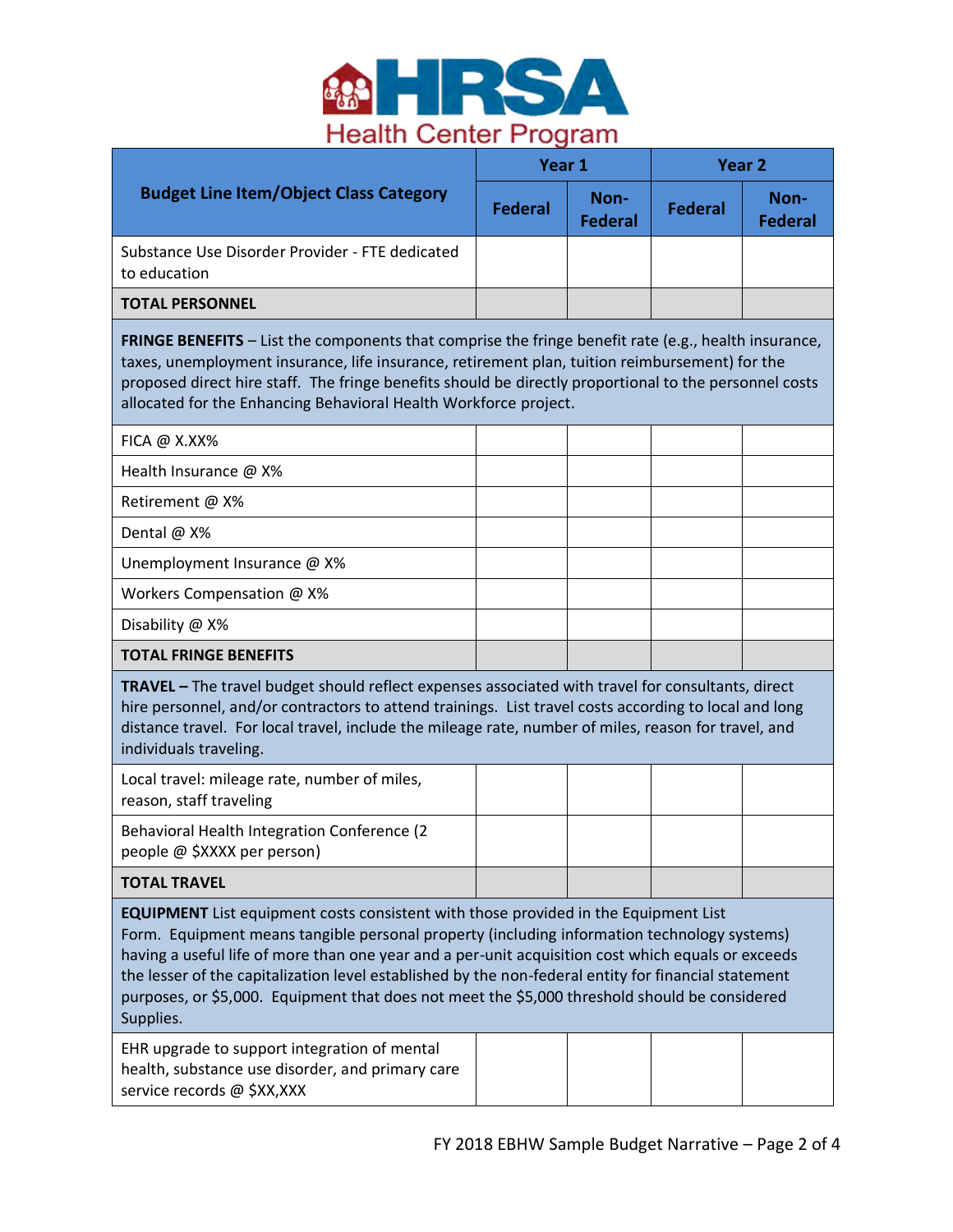

|                                                                                                                                                                                                                                                                                                                                                                        | Year 1                                                                                                                                                                        |                        | Year <sub>2</sub> |                        |  |
|------------------------------------------------------------------------------------------------------------------------------------------------------------------------------------------------------------------------------------------------------------------------------------------------------------------------------------------------------------------------|-------------------------------------------------------------------------------------------------------------------------------------------------------------------------------|------------------------|-------------------|------------------------|--|
| <b>Budget Line Item/Object Class Category</b>                                                                                                                                                                                                                                                                                                                          | <b>Federal</b>                                                                                                                                                                | Non-<br><b>Federal</b> | <b>Federal</b>    | Non-<br><b>Federal</b> |  |
| <b>TOTAL EQUIPMENT</b>                                                                                                                                                                                                                                                                                                                                                 |                                                                                                                                                                               |                        |                   |                        |  |
|                                                                                                                                                                                                                                                                                                                                                                        | <b>SUPPLIES</b> - List the items necessary for implementing the proposed project. Equipment that does<br>not meet the \$5,000 threshold listed above should be included here. |                        |                   |                        |  |
| Audio-visual systems, including monitors, room<br>microphones, and speakers, to support<br>telehealth activities @ \$XXXX (less than \$5,000<br>per unit)                                                                                                                                                                                                              |                                                                                                                                                                               |                        |                   |                        |  |
| Tablets for trainee use (2 $\omega$ \$600)                                                                                                                                                                                                                                                                                                                             |                                                                                                                                                                               |                        |                   |                        |  |
| <b>TOTAL SUPPLIES</b>                                                                                                                                                                                                                                                                                                                                                  |                                                                                                                                                                               |                        |                   |                        |  |
| <b>CONTRACTUAL</b> – Provide a clear explanation as to the purpose of each contract, how the costs were<br>estimated, and the specific contract deliverables. You are responsible for ensuring that your<br>organization has in place an established and adequate procurement system with fully developed<br>written procedures for awarding and monitoring contracts. |                                                                                                                                                                               |                        |                   |                        |  |
| Temporary consultant to provide guidance on<br>experiential curriculum development, provider<br>and staff training, and learning evaluation (100<br>hours @ \$XX per hour)                                                                                                                                                                                             |                                                                                                                                                                               |                        |                   |                        |  |
| Psychiatrist-.10 FTE dedicated to education                                                                                                                                                                                                                                                                                                                            |                                                                                                                                                                               |                        |                   |                        |  |
| <b>TOTAL CONTRACTUAL</b>                                                                                                                                                                                                                                                                                                                                               |                                                                                                                                                                               |                        |                   |                        |  |
| <b>OTHER</b> - Include all costs that do not fit into any other category and provide an explanation of each<br>cost.                                                                                                                                                                                                                                                   |                                                                                                                                                                               |                        |                   |                        |  |
| Software licensure for trainees (X @ \$XXX each)                                                                                                                                                                                                                                                                                                                       |                                                                                                                                                                               |                        |                   |                        |  |
| <b>TOTAL OTHER</b>                                                                                                                                                                                                                                                                                                                                                     |                                                                                                                                                                               |                        |                   |                        |  |
| <b>INDIRECT CHARGES</b> - Include approved indirect cost rate if applicable                                                                                                                                                                                                                                                                                            |                                                                                                                                                                               |                        |                   |                        |  |
| X.XX% indirect rate (includes utilities and<br>accounting services)                                                                                                                                                                                                                                                                                                    |                                                                                                                                                                               |                        |                   |                        |  |
| <b>TOTAL INDIRECT CHARGES</b>                                                                                                                                                                                                                                                                                                                                          |                                                                                                                                                                               |                        |                   |                        |  |
| <b>TOTALS</b><br>(Total of TOTAL DIRECT CHARGES and INDIRECT<br><b>CHARGES)</b>                                                                                                                                                                                                                                                                                        |                                                                                                                                                                               |                        |                   |                        |  |